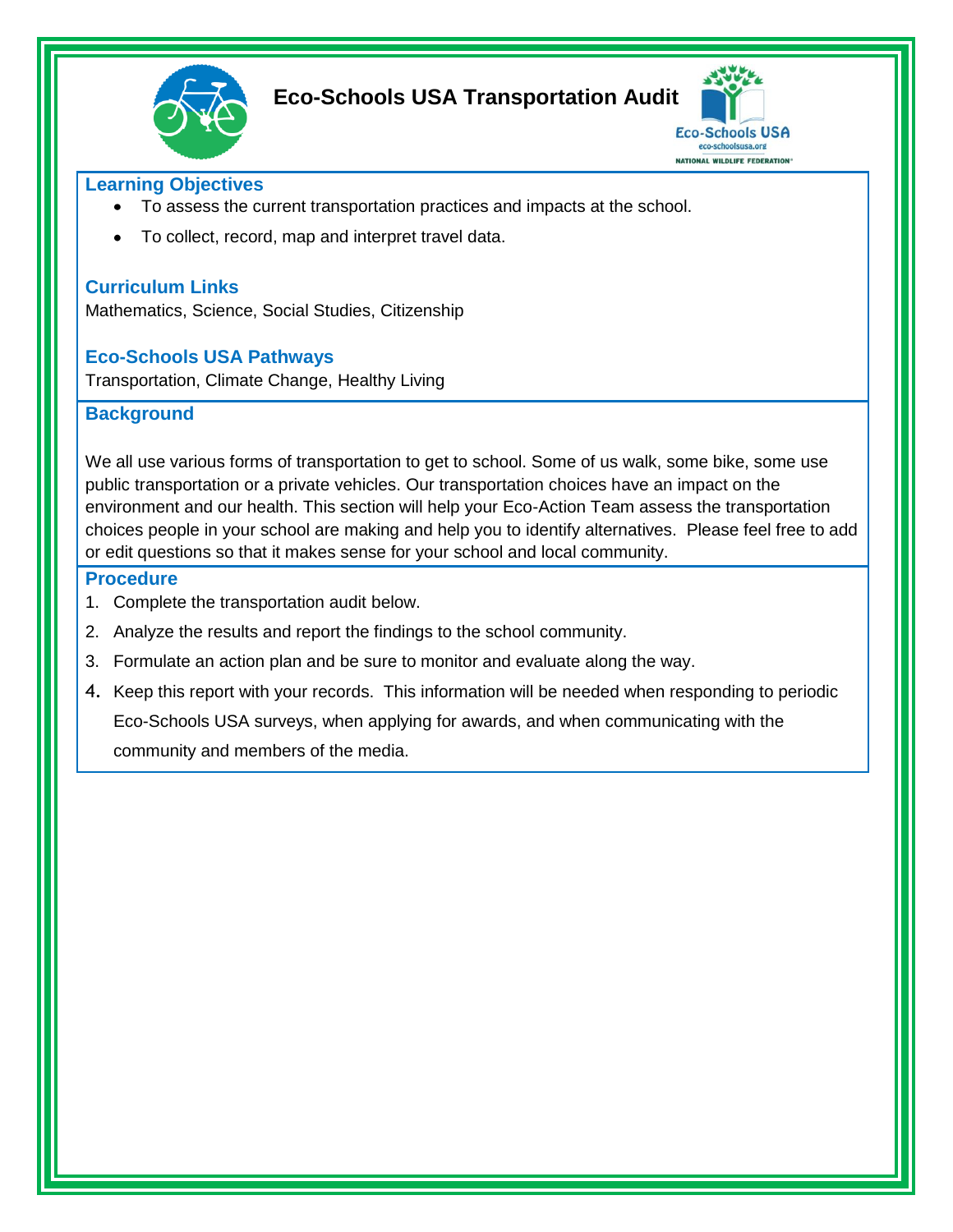

1. How do students and staff get to school? (At least 40% of students should be surveyed. Convert the totals to percentages.)

| <b>Mode of</b><br><b>Transportation</b> | <b>Percentage of Total</b><br><b>Students and Staff</b> | <b>Mode of</b><br><b>Transportation</b> | <b>Percentage of Total</b><br><b>Students and Staff</b> |
|-----------------------------------------|---------------------------------------------------------|-----------------------------------------|---------------------------------------------------------|
| <b>Personal Vehicle</b>                 |                                                         | <b>School Bus</b>                       |                                                         |
| <b>Hybrid/Alternative</b>               |                                                         | <b>Public Bus</b>                       |                                                         |
| Car                                     |                                                         | <b>Bike</b>                             |                                                         |
| <b>Van/Minivan</b>                      |                                                         | <b>Walk</b>                             |                                                         |
| <b>Truck</b>                            |                                                         | <b>Other</b>                            |                                                         |
| <b>SUV</b>                              |                                                         | <b>Other</b>                            |                                                         |

2. Approximately what percent of total students and staff carpool to school?

| <b>School Member</b> | <b>Number that Carpool</b> | <b>Percentage that Carpool</b> |
|----------------------|----------------------------|--------------------------------|
| <b>Students</b>      |                            |                                |
| <b>Staff</b>         |                            |                                |

**NOTE: A carpool must have 1 driver plus two or more students or 1 driver plus 1 or more adults.**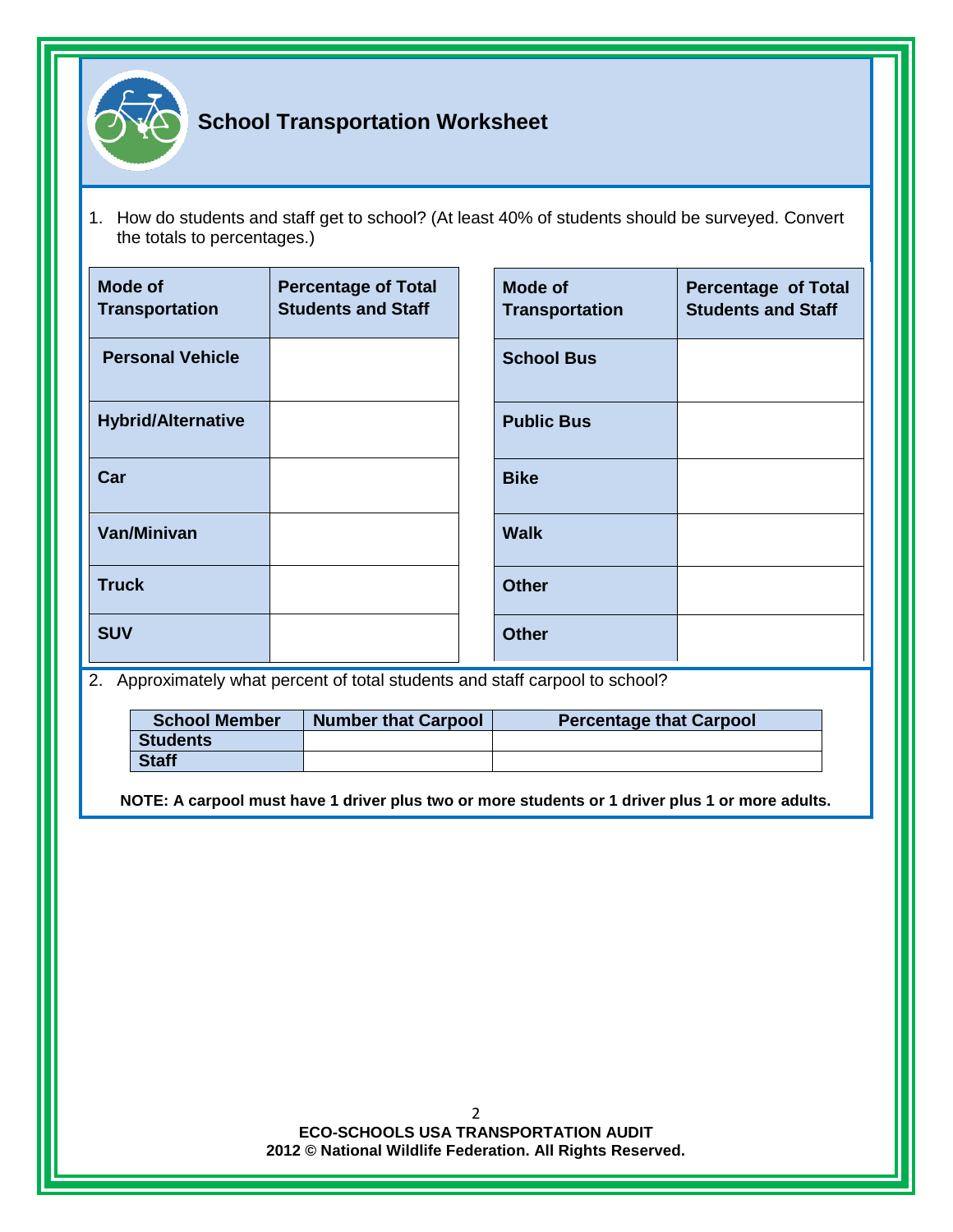| 3.                     |                      | Approximately how many buses drop off students at your school during the day?                            |                        |                    |
|------------------------|----------------------|----------------------------------------------------------------------------------------------------------|------------------------|--------------------|
|                        |                      |                                                                                                          |                        |                    |
|                        |                      | Time of Day                                                                                              | <b>Number of Buses</b> |                    |
|                        | <b>Before School</b> |                                                                                                          |                        |                    |
|                        |                      | During School (kindergarten drop-off/pickup<br>and/or student services)                                  |                        |                    |
|                        | <b>After School</b>  |                                                                                                          |                        |                    |
| 4.                     |                      | Does your school have a "no idling" policy for buses and cars?                                           |                        | Yes<br><b>No</b>   |
| 5.                     |                      | Do your school and/or district use bio-diesel for any of its cars, trucks, and buses?                    |                        | <b>No</b><br>Yes   |
| 6.                     |                      | Besides buses, what other types of vehicles does your school own? What is their average gas              |                        |                    |
| mileage?               |                      |                                                                                                          |                        |                    |
|                        |                      |                                                                                                          |                        |                    |
| <b>Type of Vehicle</b> | <b>Number</b>        | <b>Use</b>                                                                                               |                        | <b>Average Gas</b> |
| Large Car              |                      |                                                                                                          |                        | Mileage            |
| <b>Mid-Sized Car</b>   |                      |                                                                                                          |                        |                    |
| <b>Economy Car</b>     |                      |                                                                                                          |                        |                    |
| <b>Flex Fuel</b>       |                      |                                                                                                          |                        |                    |
| <b>Hybrid</b>          |                      |                                                                                                          |                        |                    |
| Electric               |                      |                                                                                                          |                        |                    |
| Van                    |                      |                                                                                                          |                        |                    |
| <b>Truck</b>           |                      |                                                                                                          |                        |                    |
| Other                  |                      |                                                                                                          |                        |                    |
|                        |                      |                                                                                                          |                        |                    |
|                        |                      | 7. Does your school community participate in a Safe Routes to School Partnership?                        |                        | Yes<br>No          |
|                        |                      |                                                                                                          |                        |                    |
| 8.                     |                      | Does your school allow students to bike to school?                                                       |                        | Yes<br><b>No</b>   |
| 9.                     |                      | Does your school have a "Walking School Bus" program?                                                    |                        | Yes<br>No          |
|                        |                      | 10. Which of the following options are available for students and staff to get to and from school?       |                        |                    |
|                        |                      | <b>YES</b><br><b>Options</b>                                                                             | <b>NO</b>              |                    |
|                        |                      | <b>Sidewalks</b>                                                                                         |                        |                    |
|                        |                      | <b>Bike Paths</b>                                                                                        |                        |                    |
|                        |                      | <b>Bike Lanes</b>                                                                                        |                        |                    |
|                        |                      | <b>Public Transportation</b>                                                                             |                        |                    |
|                        | Other                | <b>School Buses</b>                                                                                      |                        |                    |
|                        |                      |                                                                                                          |                        |                    |
|                        |                      |                                                                                                          |                        |                    |
|                        |                      | 11. Are sidewalks and bike paths safe and accessible for all?                                            |                        |                    |
|                        |                      |                                                                                                          |                        | Yes <i>∐</i> No    |
|                        |                      |                                                                                                          |                        |                    |
|                        |                      |                                                                                                          |                        |                    |
|                        |                      |                                                                                                          |                        |                    |
|                        |                      |                                                                                                          |                        |                    |
|                        |                      |                                                                                                          |                        |                    |
|                        |                      |                                                                                                          |                        |                    |
|                        |                      |                                                                                                          |                        |                    |
|                        |                      |                                                                                                          |                        |                    |
|                        |                      | 3                                                                                                        |                        |                    |
|                        |                      | <b>ECO-SCHOOLS USA TRANSPORTATION AUDIT</b><br>2012 © National Wildlife Federation. All Rights Reserved. |                        |                    |